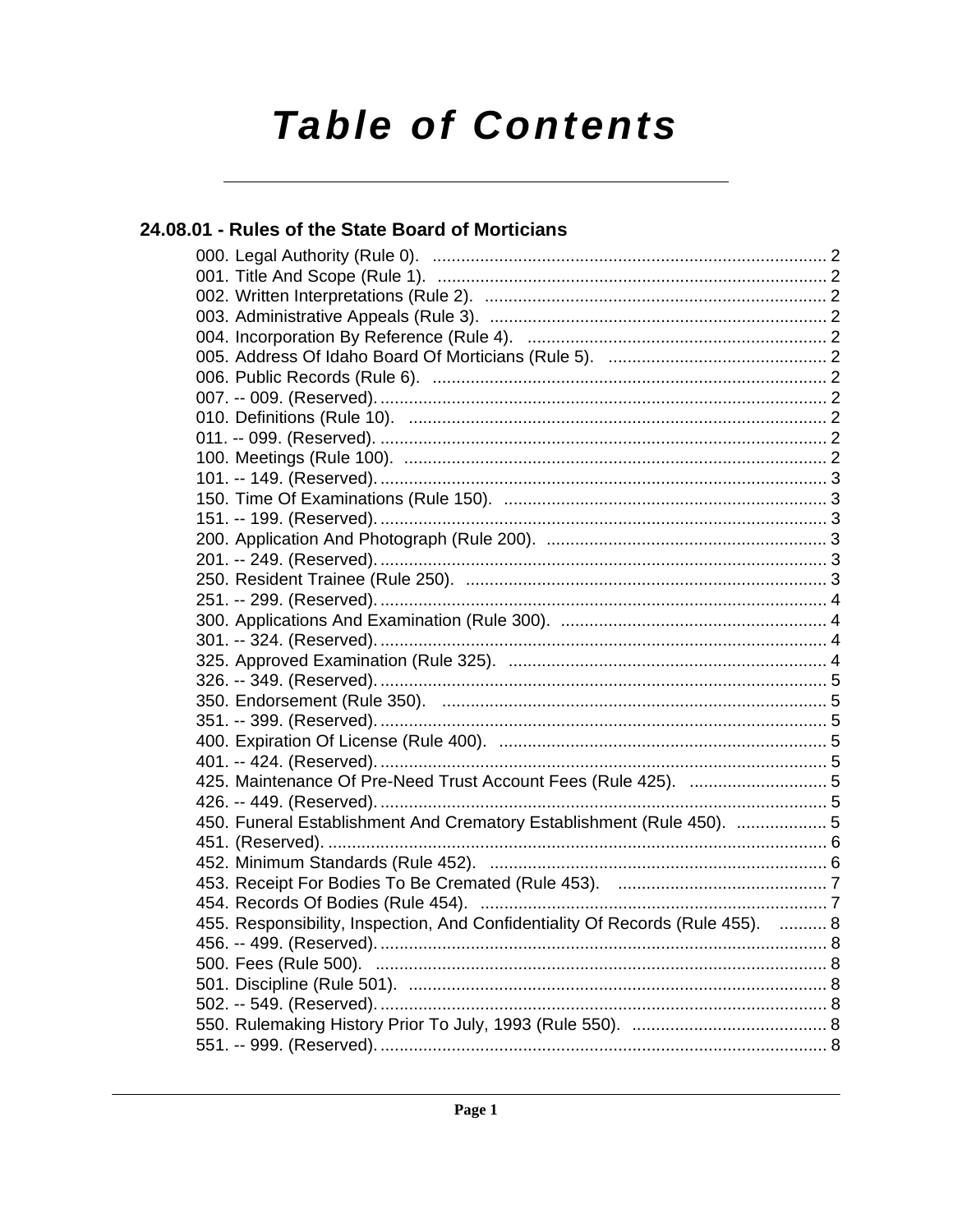#### **IDAPA 24 TITLE 08 CHAPTER 01**

#### **24.08.01 - RULES OF THE STATE BOARD OF MORTICIANS**

#### <span id="page-1-1"></span><span id="page-1-0"></span>**000. LEGAL AUTHORITY (RULE 0).**

The following rules have been adopted by the Idaho State Board of Morticians and the Chief, Bureau of Occupational Licenses in accordance with the provisions of Section 54-1106 and 54-1107, Idaho Code.  $(7-1-93)$ 

#### <span id="page-1-2"></span>**001. TITLE AND SCOPE (RULE 1).**

These rules shall be cited as IDAPA 24.08.01, "Rules of the State Board of Morticians." (7-1-93)

#### <span id="page-1-3"></span>**002. WRITTEN INTERPRETATIONS (RULE 2).**

The board may have written statements that pertain to the interpretation of the rules of this chapter. Such interpretations, if any, are available for public inspection and copying at cost in the main office of the Bureau of Occupational Licenses. (3-13-02) Occupational Licenses.

#### <span id="page-1-4"></span>**003. ADMINISTRATIVE APPEALS (RULE 3).**

Administrative appeals shall be governed by the Administrative Procedure Act, Title 67, Chapter 52, Idaho Code. (3-13-02)

#### <span id="page-1-5"></span>**004. INCORPORATION BY REFERENCE (RULE 4).**

These rules do not incorporate by reference any document other than those sections of Idaho Code so referenced. (3-13-02)

#### <span id="page-1-6"></span>**005. ADDRESS OF IDAHO BOARD OF MORTICIANS (RULE 5).**

[The office of the Board of Morticians is located within the Bureau of Occupational Licenses, Owyhee Plaza, 1109](mailto:mor@ibol.idaho.gov)  Main Street, Suite 220, Boise, Idaho 83702-5642. The phone number of the Board is (208) 334-3233. The Board's FAX number is (208) 334-3945. The Board's e-mail address is mor@ibol.idaho.gov. The Board's official web site is [at](mailto:mor@ibol.idaho.gov) [http://www.ibol.idaho.gov/mor.htm. \(4-11-06\)](http://www.ibol.idaho.gov/mor.htm)

#### <span id="page-1-7"></span>**006. PUBLIC RECORDS (RULE 6).**

The records associated with the Board of Morticians are subject to the provisions of the Idaho Public Records Act. Title 9, Chapter 3, Idaho Code. (3-13-02)

#### <span id="page-1-8"></span>**007. -- 009. (RESERVED).**

#### <span id="page-1-9"></span>**010. DEFINITIONS (RULE 10).**

<span id="page-1-12"></span>**01. Board**. The State Board of Morticians as prescribed in Section 54-1102, Idaho Code. (7-1-93)

**02.** Bureau. The Bureau of Occupational Licenses as prescribed in Sections 54-1106 and 67-2602, Idaho Code. (3-13-02) Idaho Code. (3-13-02)

**03. Funeral Establishment**. Funeral Establishment means a place of business at a specific street address or location devoted to the embalming and care and preparation for burial or disposal of dead human bodies including all portions of such business premises and all tools, instruments and supplies used in the preparation and embalming of dead human bodies for burial or disposal, and including any chapel or other facility in which funeral or other religious services may be conducted.

**04. Resident Trainee**. The term "Resident Trainee" is defined as a person who is engaged in preparing to become licensed as a mortician or funeral director, and who practices under the direct and immediate personal supervision of a licensed mortician. (4-11-06)

#### <span id="page-1-10"></span>**011. -- 099. (RESERVED).**

#### <span id="page-1-13"></span><span id="page-1-11"></span>**100. MEETINGS (RULE 100).**

The board shall hold meetings no less than annually at such times and places as determined by the board. The annual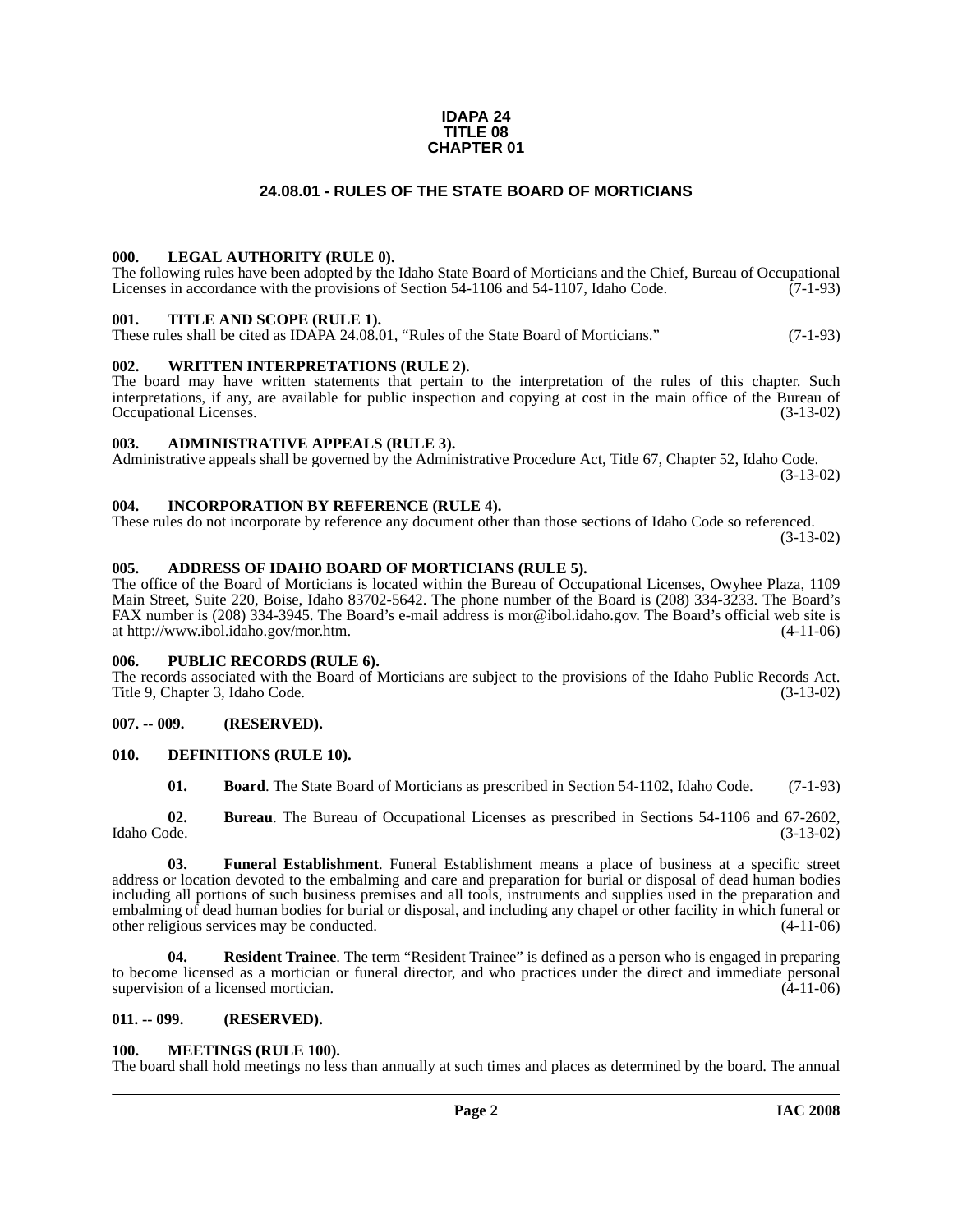election of chairman will be held during the first meeting of each fiscal year. The chairman of the board shall preside at all meetings, appoint all committees, and perform all the functions incidental to the office of chairman. (4-11-06)

#### <span id="page-2-0"></span>**101. -- 149. (RESERVED).**

#### <span id="page-2-11"></span><span id="page-2-1"></span>**150. TIME OF EXAMINATIONS (RULE 150).**

Examinations will be held no less than semi-annually at such times or places as the Board may determine. (4-11-06)

#### <span id="page-2-2"></span>**151. -- 199. (RESERVED).**

#### <span id="page-2-6"></span><span id="page-2-3"></span>**200. APPLICATION AND PHOTOGRAPH (RULE 200).**

Application must be postmarked sixty (60) days prior to the date of examination, and must be accompanied by an unmounted passport photograph of the applicant, taken within three (3) months preceding the date of application.

(3-13-02)

#### <span id="page-2-4"></span>**201. -- 249. (RESERVED).**

#### <span id="page-2-8"></span><span id="page-2-5"></span>**250. RESIDENT TRAINEE (RULE 250).**

**01. Definition**. The term "Resident Trainee" as herein used is a person who is engaged in learning the practice of embalming and/or the profession of mortuary arts and sciences. Training shall be understood to mean diligent attention to the subject matter in the course of regular and full-time paid employment. Full-time employment shall mean a minimum of thirty-six (36) hours per week for fifty (50) weeks per year within the mortuary where the sponsoring resident mortician is practicing. It shall be further required that at least three-fourths (3/4) of the training period consists of a sponsoring licensed mortician instructing and demonstrating practices and procedures to increase knowledge of the service performed by a mortician or a funeral director as defined in Chapter 11, Title 54, Idaho Code. A Resident Trainee shall not sign a death certificate as provided under Idaho law. For the balance of the required hours it would be the responsibility of the sponsoring mortician, or his licensed appointee, to be immediately available for consultation with the trainee. All training must be served in the state of Idaho. (4-11-06)

<span id="page-2-10"></span>**02.** Sponsoring Mortician. A practicing mortician within the state of Idaho who is duly registered as such with the Bureau and assumes responsibility for the proper supervision and instruction of a "Resident Trainee." (4-11-06)

<span id="page-2-7"></span>**03. Eligibility to Be Licensed**. No person shall be eligible to be licensed as a "Resident Trainee" who has practiced as a resident trainee or apprentice for a total cumulative period of more than two (2) years in the state of Idaho. For purposes of accounting for total cumulative training as a "Resident Trainee" the sponsoring mortician is required to notify the bureau at the beginning and termination of the training period. When a "Resident Trainee" has completed training, qualification for licensure as a licensed "Mortician" or "Funeral Director must be completed within the following three (3) year period or said trainee must show good reason for further delay. (4-11-06) within the following three (3) year period or said trainee must show good reason for further delay.

<span id="page-2-9"></span>

| 04. | <b>Resident Trainee Applicants to Qualify.</b> | $(7-1-93)$ |
|-----|------------------------------------------------|------------|
|-----|------------------------------------------------|------------|

| <b>a.</b> | Must be a least eighteen (18) years of age. | $(7-1-93)$ |
|-----------|---------------------------------------------|------------|
|-----------|---------------------------------------------|------------|

**b.** Must be of good moral character. (7-1-93)

**c.** Must have graduated from an accredited high school or have received an equivalent education as determined by the standards set and established by the state board of education. (7-1-93)

**d.** A photo as specified in Section 200 above. (3-13-02)

**e.** The effective date of the resident training shall be determined by the board at its next meeting. In no case shall it be prior to the date the application, together with the required fees, are received in the office of the Bureau. (4-11-06)

**f.** Resident training must be served under the direction of a qualified full time resident mortician licensed and practicing in Idaho. (4-11-06)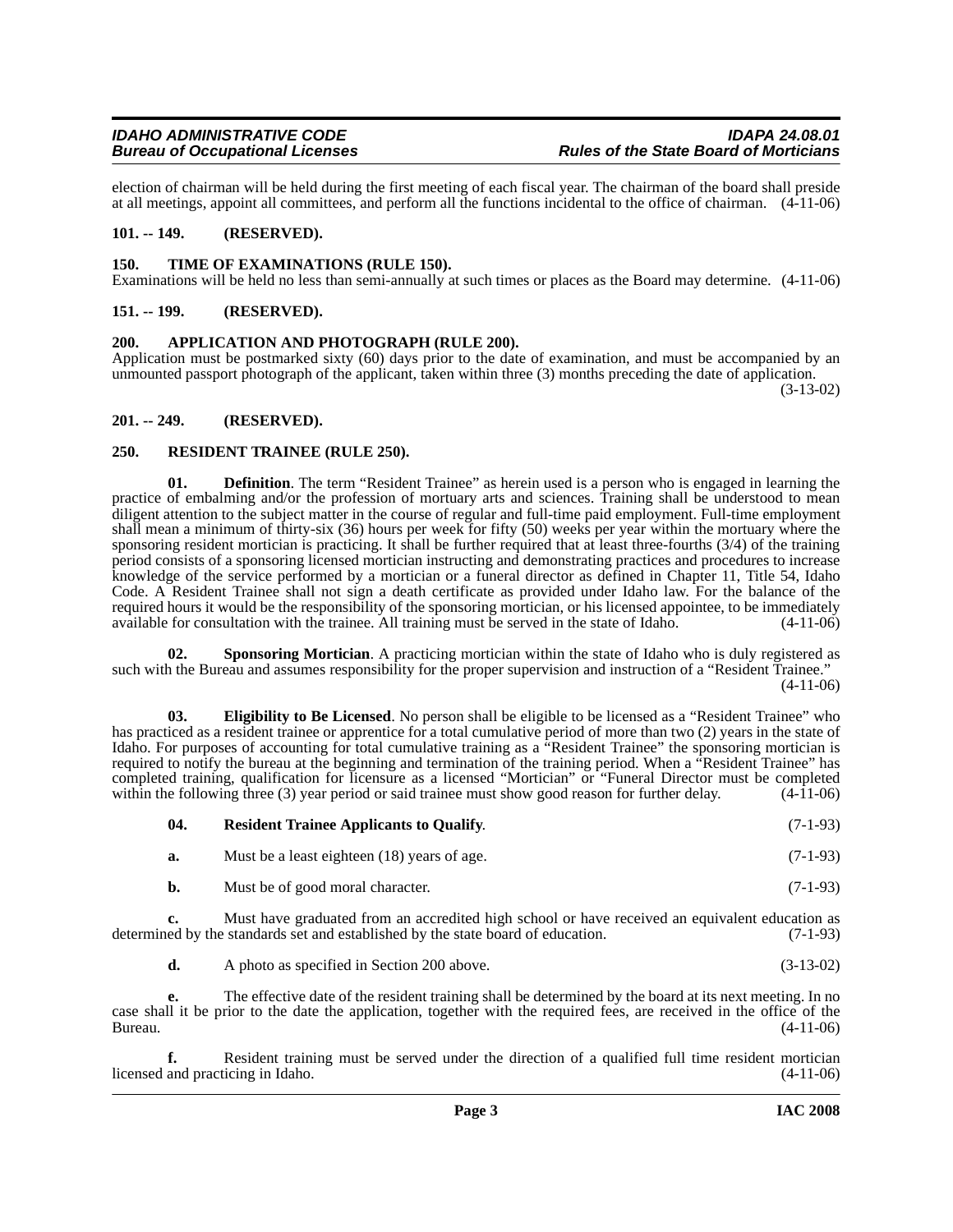**g.** Applicants pursuing a mortician license must complete resident training affidavits showing time served, the number of bodies embalmed. (4-11-06)

**h.** Applicants pursuing a funeral director license must complete resident training affidavits of conducting and/or providing assistance in twenty-five (25) funerals under supervision. (4-11-06)

<span id="page-3-9"></span>**05.** Interruption in Training. An interruption in training of sixty (60) days or more constitutes termination of training. (7-1-93)

#### <span id="page-3-0"></span>**251. -- 299. (RESERVED).**

#### <span id="page-3-5"></span><span id="page-3-1"></span>**300. APPLICATIONS AND EXAMINATION (RULE 300).**

In order to be admitted to the examination, the applicant must submit a completed application on forms provided by the bureau and provide all requested documentation including proof of having completed the training period as prescribed by law and these rules, and meet the specific requirements for license as set forth in Section 54-1109 of the Idaho Code as follows: (4-11-06) Idaho Code as follows:

<span id="page-3-4"></span>**01. Age**. Applicant must have attained the age of twenty-one (21) years by the time of examination. (7-1-93)

#### <span id="page-3-11"></span><span id="page-3-10"></span>**02. Moral Character**. Must be of good moral character. (7-1-93)

**03. Mortician Educational Requirements**. Applicants for a mortician license must have completed and received credit for at least sixty (60) semester hours or ninety (90) quarter hours instruction in a duly accredited college or university and has obtained at least a C grade average for all courses of instruction; provided, however, at least three-fourths (3/4) of all such credits must be for courses in fields of liberal arts, business or science directly relating to the knowledge required to successfully compete in the field of mortuary science. In questionable cases the decision of the board shall be final. These requirements shall be in addition to and not considered a part of the completion of and graduation from a mortuary college accredited by the American Board of Funeral Service Education that includes an embalming course of study.

<span id="page-3-8"></span>**04. Funeral Director Educational Requirements**. Applicants for a funeral director license must have completed and received at least sixty (60) semester hours' or ninety (90) quarter-hours' instruction from a duly accredited college or university and has obtained at least a C grade average for all courses of instruction; provided, however, at least three-fourths (3/4) of all such credits must be for courses in the fields of liberal arts, business or science as defined and specified by the board. These requirements shall be in addition to completion of at least fifteen (15) semester credit hours or the equivalent from a mortuary college accredited by the American board of funeral service education, inc., or such credits as are otherwise approved by the board, with course of study to include business law, psychology, sociology, funeral service counseling, funeral service management and other classes that relate to conducting funeral business. (4-11-06)

<span id="page-3-12"></span><span id="page-3-7"></span>**05. Photo**. A photo as specified in Section 200 of these rules. (4-11-06)

**06. Completion of One Year as a Resident Trainee**. Must have served one (1) year as required by a resident trainee and receive certification from a sponsoring mortician in Idaho. (4-11-06) statute as a resident trainee and receive certification from a sponsoring mortician in Idaho.

**a.** Trainees pursuing licensure as a mortician must document having assisted in embalming at least twenty-five (25) dead human bodies and assisted in making at least twenty-five ( $\overline{25}$ ) funeral arrangements and in conducting at least twenty-five (25) funerals under the supervision of a sponsoring mortician. (7-15-0 conducting at least twenty-five (25) funerals under the supervision of a sponsoring mortician.

**b.** Applicants pursuing licensure as a funeral director must document having assisted in making at least twenty-five (25) funeral arrangements and in conducting twenty-five (25) funerals under the supervision of a sponsoring mortician.  $(4-11-06)$ 

#### <span id="page-3-2"></span>**301. -- 324. (RESERVED).**

#### <span id="page-3-6"></span><span id="page-3-3"></span>**325. APPROVED EXAMINATION (RULE 325).**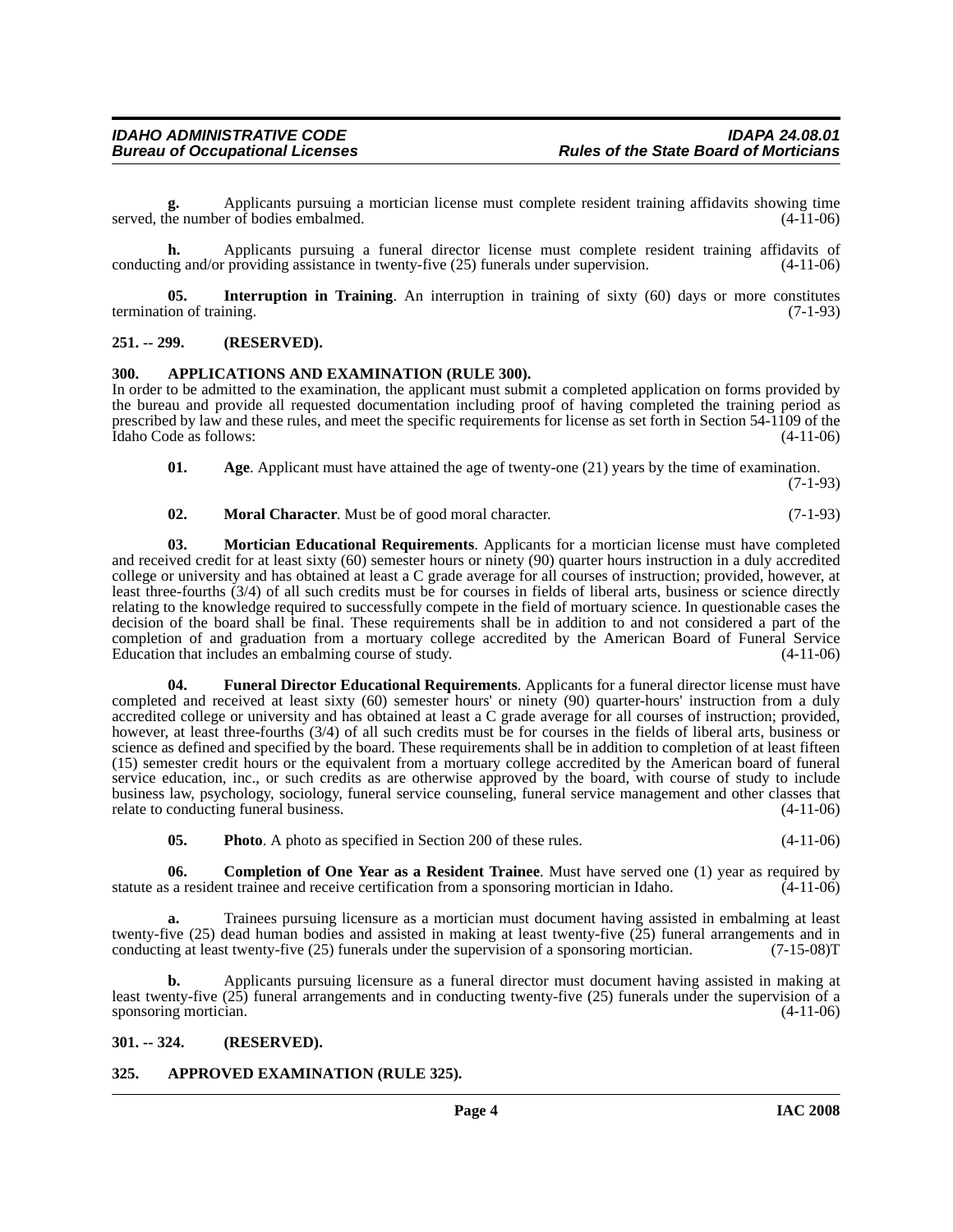#### *IDAHO ADMINISTRATIVE CODE IDAPA 24.08.01 Rules of the State Board of Morticians*

Applicants for licensure shall successfully pass the examinations set forth below.  $(3-16-04)$ 

<span id="page-4-15"></span>**01. Mortician Examination**. The Mortician examination shall consist of: (3-16-04)

**a.** All sections of the International Conference of Funeral Service Examining Board's National Board Examination; and (3-16-04) (3-16-04)

**b.** The examination of the laws and rules of the state of Idaho relating to the care, disinfection, preservation, burial, transportation, or other final disposition of human remains; and (3-16-04)

**c.** The examination of the rules of the Department of Health and Welfare relating to infectious diseases and quarantine. (3-16-04)

<span id="page-4-11"></span>**02. Funeral Director**. The funeral director examination shall consist of: (3-16-04)

**a.** The Arts section of the State Based Examination conducted by the International Conference of Service Examination Board; and (4-2-08) Funeral Service Examination Board; and

**b.** The examination of the laws and rules of the state of Idaho relating to the care, disinfection, tion, burial, transportation, or other final disposition of human remains; and (3-16-04) preservation, burial, transportation, or other final disposition of human remains; and

**c.** The examination of the rules of the Idaho Department of Health and Welfare relating to infectious and quarantine. (3-16-04) diseases and quarantine.

<span id="page-4-13"></span>**03. Grading**. The required average grade to pass the examination is seventy-five percent (75%). Provided further, that where the applicant has a score of less than seventy percent (70%) in one (1) or more subjects, such applicant shall not be passed, notwithstanding that his average mark may be higher than seventy-five percent (75%), however, should the applicant apply for reexamination he may, by board approval, be required to retake only that portion of the examination which he failed in previous examination. (3-16-04)

#### <span id="page-4-0"></span>**326. -- 349. (RESERVED).**

#### <span id="page-4-9"></span><span id="page-4-1"></span>**350. ENDORSEMENT (RULE 350).**

Refer to Section 54-1109(3) and (4), Idaho Code. (3-16-04)

#### <span id="page-4-2"></span>**351. -- 399. (RESERVED).**

#### <span id="page-4-10"></span><span id="page-4-3"></span>**400. EXPIRATION OF LICENSE (RULE 400).**

All licenses shall expire each year and will be cancelled if not renewed by payment of the required fee before the birthdate of the license holder. There will be no grace period. (3-16-04) birthdate of the license holder. There will be no grace period.

#### <span id="page-4-4"></span>**401. -- 424. (RESERVED).**

#### <span id="page-4-14"></span><span id="page-4-5"></span>**425. MAINTENANCE OF PRE-NEED TRUST ACCOUNT FEES (RULE 425).**

Maintenance of pre-need trust accounts fee. Pursuant to Section 54-1134 D, Idaho Code, a fee not to exceed ten percent (10%) of the annual earned interest income may be charged for maintenance of pre-need trust accounts.

 $(4-11-06)$ 

#### <span id="page-4-6"></span>**426. -- 449. (RESERVED).**

#### <span id="page-4-12"></span><span id="page-4-7"></span>**450. FUNERAL ESTABLISHMENT AND CREMATORY ESTABLISHMENT (RULE 450).**

All applicants for establishment license shall submit a completed application on a form approved by the Board. All newly licensed establishments and all branch or satellite facilities must meet the same requirements for licensure. (4-2-08)

<span id="page-4-8"></span>**01. Contents of Application**. Each applicant for a license to operate a funeral establishment or crematory establishment in Idaho shall document the following: (4-2-08)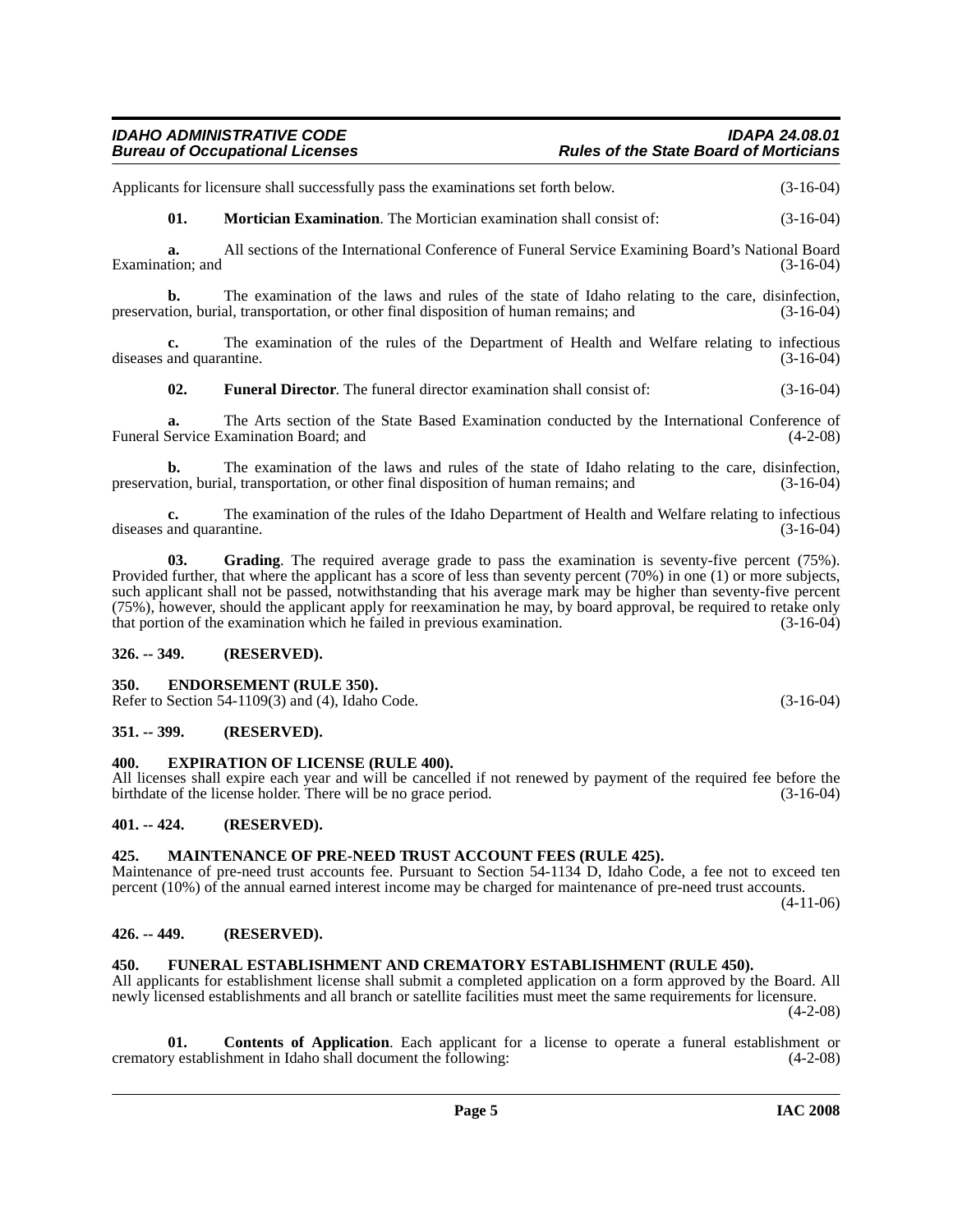*IDAHO ADMINISTRATIVE CODE IDAPA 24.08.01* **Rules of the State Board of Morticians** 

| Name and address of owner whether individual or entity; and | $(4-2-08)$ |
|-------------------------------------------------------------|------------|
| Notarized signature of applicant or authorized agent; and   | $(4-2-08)$ |
| Name and license number of responsible licensee; and        | $(4-2-08)$ |
| Other such information as the board may require.            | $(4-2-08)$ |
|                                                             |            |

<span id="page-5-2"></span>**02. Change in Ownership or Location**. Any change in the ownership or location of a funeral establishment shall constitute a new funeral establishment for the purposes of licensure. (7-1-93)

**03.** Funeral Establishment. All funeral establishments shall be required to provide each of the following: (4-2-08) following: (4-2-08)

<span id="page-5-5"></span>**a.** An operating room and necessary equipment for embalming;  $(4-2-08)$ 

**b.** A selection room for caskets and merchandise which may include video, catalogs, and electronic depiction of caskets and merchandise; (4-2-08)

**c.** A chapel where funeral or other religious ceremonies may be held; and (4-2-08)

<span id="page-5-6"></span>**d.** A room for viewing and visitation. (4-2-08)

**04.** Funeral Firm. Every funeral firm in the state of Idaho and/or licensee thereof shall give or cause to be given to the person or persons making funeral arrangements or arranging for the disposition of the dead human body at the time of said arrangements and prior to rendering that service or providing that merchandise, a written statement showing to the extent then known the following: (7-1-93)

**a.** The price of the service that the person or persons have selected and what is included therein.

(7-1-93)

**b.** The prices of each of the supplementary items of service and/or merchandise requested. (7-1-93)

**c.** The amount involved for each of the items for which the firm will advance monies as an odation for the family. (7-1-93) accommodation for the family.

<span id="page-5-3"></span>**d.** The method of payment. (7-1-93)

**e.** If the quoted price includes a basic component of a funeral or a part thereof which is not desired, edit thereof should be granted. (7-1-93) then a credit thereof should be granted.

**05.** Crematory Establishment. All crematory establishments shall be required to provide each of the following:  $(4-2-08)$ following: (4-2-08)

**a.** Detailed information regarding each retort, specifically documenting that each retort and nying equipment is listed by an approved testing agency as listed in the Uniform Fire Code; and (4-2-08) accompanying equipment is listed by an approved testing agency as listed in the Uniform Fire Code; and

**b.** One (1) set of blueprints for the proposed new construction or remodeling where the retort is to be located. The blueprints must be approved by the local building department as being in compliance with applicable building codes and ordinances. (4-2-08) building codes and ordinances.

#### <span id="page-5-0"></span>**451. (RESERVED).**

#### <span id="page-5-4"></span><span id="page-5-1"></span>**452. MINIMUM STANDARDS (RULE 452).**

<span id="page-5-7"></span>**Reasonable Sanitation and Safety Required**. In the interest of the protection of the public welfare, no license will be issued on an application to operate a funeral establishment or crematory unless it is apparent that the establishment or crematory can and will be operated in a reasonably sanitary and safe manner.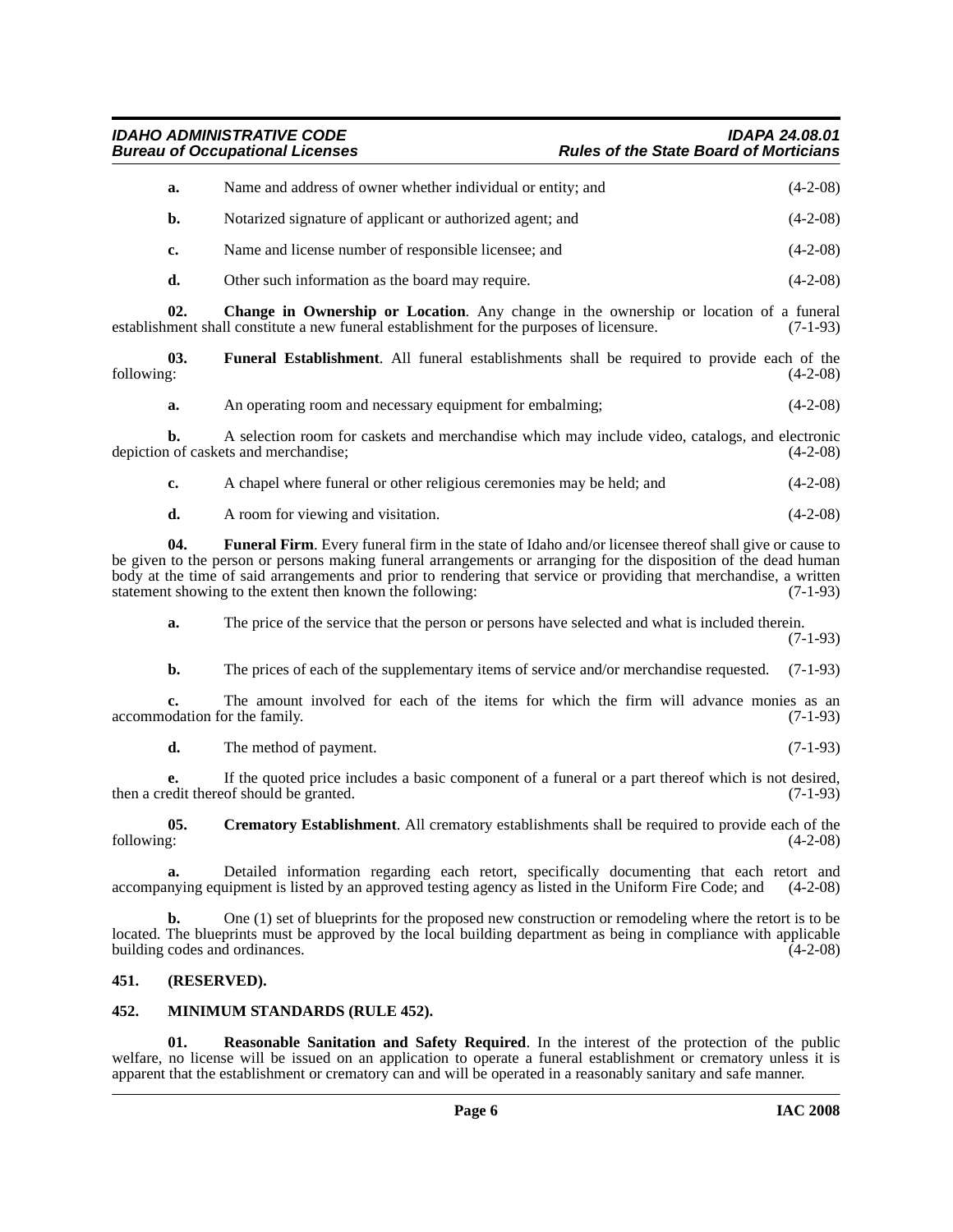(4-11-06)

<span id="page-6-9"></span>**02. Reduction of Cremated Remains**. No crematory will be licensed or operated unless it is capable of reducing human remains to cremains containing not more than five percent (5%) of the weight of the body immediately after death. (3-16-04)

<span id="page-6-4"></span>**03. Delay Before Cremation**. No dead human body, regardless of cause of death, is to be cremated, nor is actual cremation of such a body to be commenced, unless the county coroner in the county in which the death occurred gives his written authorization to cremate the body. (3-16-04)

**04. Embalming**. If a dead human body is to be held longer than twenty-four (24) hours prior to burial, cremation, or other disposition, the body must be either embalmed or refrigerated at thirty-six degrees Fahrenheit  $(36F)$  or less until buried, cremated, or otherwise disposed of.

<span id="page-6-5"></span><span id="page-6-2"></span>**05.** Casket Not Necessary. It is not necessary for the body to be in a casket for cremation to take place.  $(3-16-04)$ 

**a.** This is not to be construed to mean that the crematory must cremate without a casket; and (3-16-04)

**b.** It will not prevent the operators from developing their own internal requirements for aesthetic or reasons. (3-16-04) sanitary reasons.

#### <span id="page-6-7"></span><span id="page-6-0"></span>**453. RECEIPT FOR BODIES TO BE CREMATED (RULE 453).**

The following must be performed by the operator of a crematory upon receipt of a human body for cremation:

(3-16-04)

<span id="page-6-6"></span>

| 01.            | <b>Provide a Receipt.</b> A receipt must be delivered to the licensed mortician or funeral director, his<br>agent, or another person who delivers such body to the crematory. | $(3-16-04)$ |
|----------------|-------------------------------------------------------------------------------------------------------------------------------------------------------------------------------|-------------|
| 02.            | <b>Contents of Receipt.</b> The receipt must show:                                                                                                                            | $(3-16-04)$ |
| a.             | The name of the decedent whose body was received; and                                                                                                                         | $(3-16-04)$ |
| $\mathbf{b}$ . | The date on which that body was received; and                                                                                                                                 | $(3-16-04)$ |
| c.             | The place where that body was received; and                                                                                                                                   | $(3-16-04)$ |
| d.             | The name and address of the funeral establishment from whom that body was received; and                                                                                       | $(3-16-04)$ |

**e.** The name and address of the person, or the names and addresses of the persons, if more than one (1), who actually delivers the body. (3-16-04)

#### <span id="page-6-8"></span><span id="page-6-1"></span>**454. RECORDS OF BODIES (RULE 454).**

**01. Content of Record**. Each funeral establishment and crematory must maintain a record of each burial, cremation, or other disposition of human remains, disclosing: (4-11-06)

<span id="page-6-3"></span>**a.** The name of the decedent; and (4-11-06)

**b.** The name and address of the person, or names and addresses of the persons if more than one (1), authorizing the burial, cremation, or other disposition of that body; and  $(4-11-06)$ 

**d.** The date of the burial, cremation, or other disposition of that body; and  $(4-11-06)$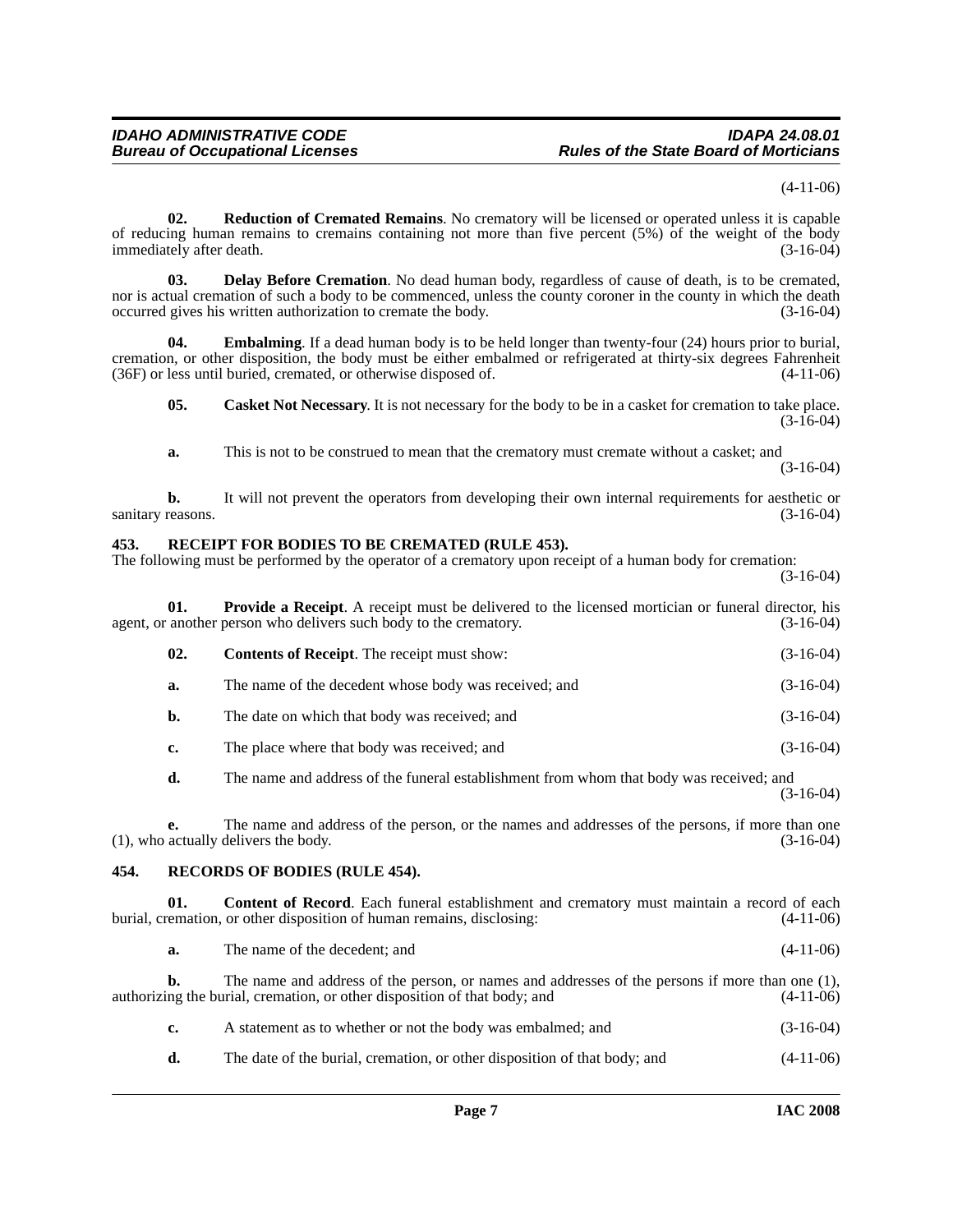### **Bureau of Occupational Licenses**

## *IDAHO ADMINISTRATIVE CODE IDAPA 24.08.01*

<span id="page-7-17"></span>**e.** The subsequent disposal of any cremated remains. (4-11-06)

#### <span id="page-7-0"></span>**455. RESPONSIBILITY, INSPECTION, AND CONFIDENTIALITY OF RECORDS (RULE 455).**

**01. Responsibility for Record**. Records regarding the burial, cremation, and other disposition of human bodies must be made as soon as reasonably possible after the burial, cremation, or other disposition and must be dated and signed by the licensed mortician who supervised or was otherwise directly responsible for the burial, cremation, or other disposition. (4-11-06)

**02. Inspection of Records**. Records regarding the receipt, burial, cremation, and other disposition of human bodies must be maintained at the funeral establishment and crematory and be open for inspection at any reasonable time by the Board or its designated representatives. (4-11-06)

**03. Confidentiality of Records**. Any disclosure of information obtained by the Board in connection with licensure activities and records of funerals or cremations must comply with Idaho Public Records Act 9-337 et seq., Idaho Code. (4-11-06)

<span id="page-7-1"></span>**456. -- 499. (RESERVED).**

#### <span id="page-7-2"></span>**500. FEES (RULE 500).**

<span id="page-7-13"></span><span id="page-7-12"></span><span id="page-7-11"></span>**01. Funeral Director**. Funeral director - eighty-five dollars (\$85). (3-13-02)

**02. Funeral Establishment**. Funeral establishment - one hundred twenty-five dollars (\$125) (original license/annual renewal). (3-13-02)

**03.** Crematory Establishment. Crematory establishment - two hundred dollars (\$200) (original nnual renewal). (3-16-04) license/annual renewal).

<span id="page-7-14"></span><span id="page-7-9"></span>**04. Mortician**. Mortician - eighty-five dollars (\$85) (original license/annual renewal). (3-13-02)

- <span id="page-7-16"></span>**05. Resident Trainee**. Resident trainee - fifty dollars (\$50) (original license/annual renewal).(4-11-06)
- <span id="page-7-15"></span><span id="page-7-7"></span>**06. Application Fee**. Application fee - one hundred dollars (\$100). (3-13-02)

**07. Certificate of Authority**. Certificate of Authority - fifty dollars (\$50) (original certificate/annual renewal).  $(3-13-02)$ renewal).  $(3-13-02)$ 

**08. Application for Reinstatement**. Application for reinstatement within five (5) years - twenty-five dollars (\$25) reinstatement fee and annual renewal fees for back years (Reference Section 67-2614, Idaho Code). (7-1-93)

#### <span id="page-7-10"></span><span id="page-7-3"></span>**501. DISCIPLINE (RULE 501).**

<span id="page-7-8"></span>**01.** Civil Fine. The Board may impose a civil fine not to exceed one thousand dollars (\$1,000) upon a mortician for each violation of Section 54-1116. Idaho Code. (3-18-99) licensed mortician for each violation of Section  $\bar{5}4$ -1116, Idaho Code.

**02. Costs and Fees**. The Board may order a licensed mortician to pay the costs and fees incurred by the Board in the investigation or prosecution of the licensee for violation of Section 54-1116, Idaho Code. (3-18-99)

#### <span id="page-7-4"></span>**502. -- 549. (RESERVED).**

#### <span id="page-7-5"></span>**550. RULEMAKING HISTORY PRIOR TO JULY, 1993 (RULE 550).**

Changes and additions to the Rules of the Idaho Board of Morticians - adopted to be effective February 1, 1976. Changes and additions to the Rules of the Idaho Board of Morticians - adopted March 29, 1993, and effective April  $19, 1993.$  (7-1-93)

<span id="page-7-6"></span>**551. -- 999. (RESERVED).**